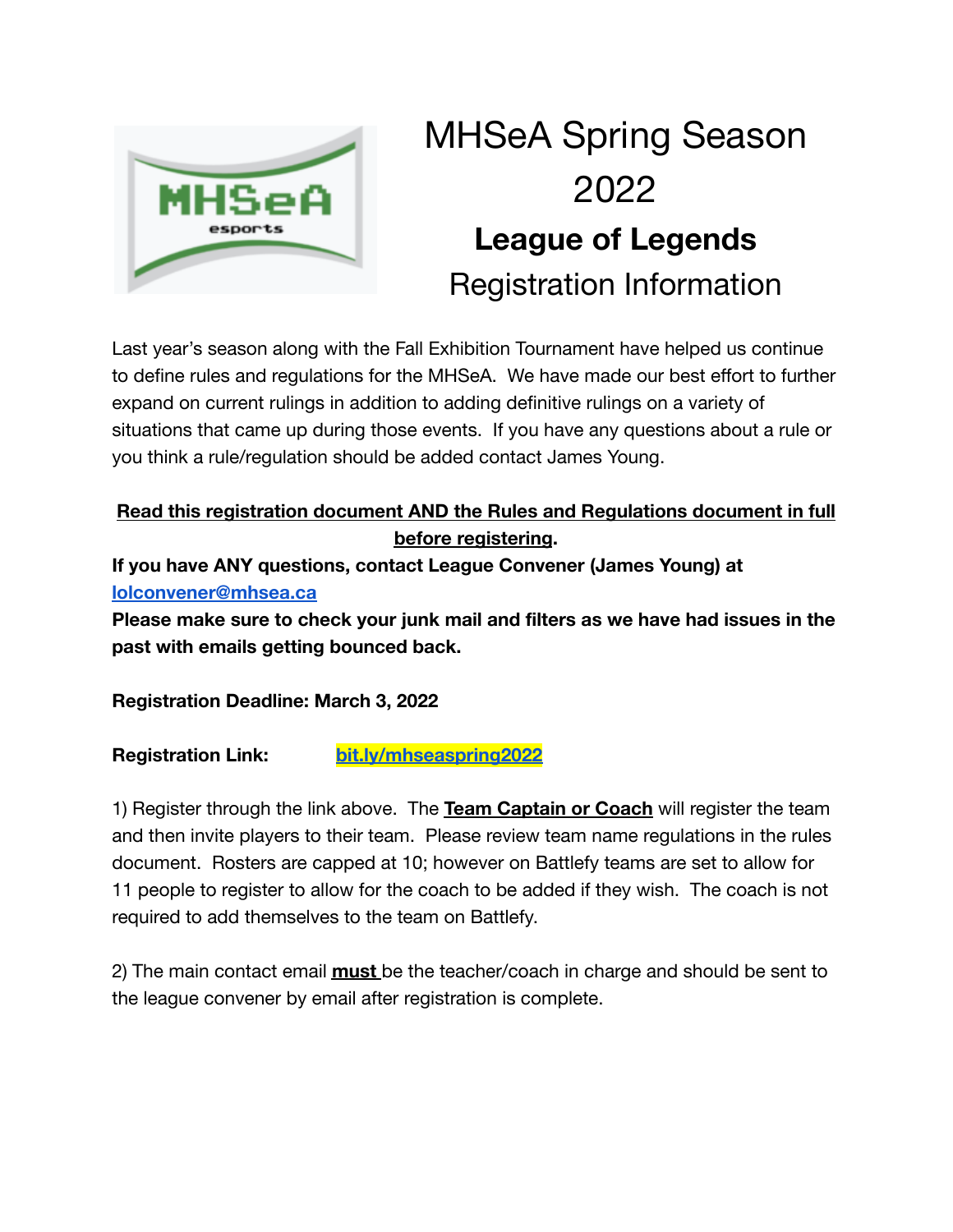3) Double check details before completing the registration.

- Pay attention to special characters in player account names. Example, "⊘" is different from "0" and "O". Incorrect registrations could result in players being disqualified from games.
- Changes after submission will need to be made manually by the MHSeA. Any changes made by players may not register on Battlefy and could result in incorrect rosters

4) After registration the Convener will contact the Teacher/Coach so they may submit a list of their player names. We no longer collect this info through Battlefy

5) After registration the Teacher/Coach and 1 or 2 team captains (per team) must join the MHSeA Official Discord Server. This link will be sent out to the teacher/coach.

6) On March 8th at 430 PM there will be a half hour coach's meeting held over Microsoft Teams. All coaches are required to attend.

#### **Fee:**

\$150 fee per team. (i.e. if you register 2 teams you pay \$300).

Once registration has been confirmed (we have received your main contact email and you have joined the Discord) we will send you a digital invoice with details regarding payment.

#### **At school play:**

We require teams to play from school. Please consult the Rules Document for more information.

### **Streaming:**

We encourage teams to stream their games.

1) It is the responsibility of the coach to make sure their players have all necessary media release forms as required by their school/division if they wish to stream.

2) If a team wishes to stream the game they must ask the other team for permission **before** the game starts. Teams have the right to ask the game not be streamed.